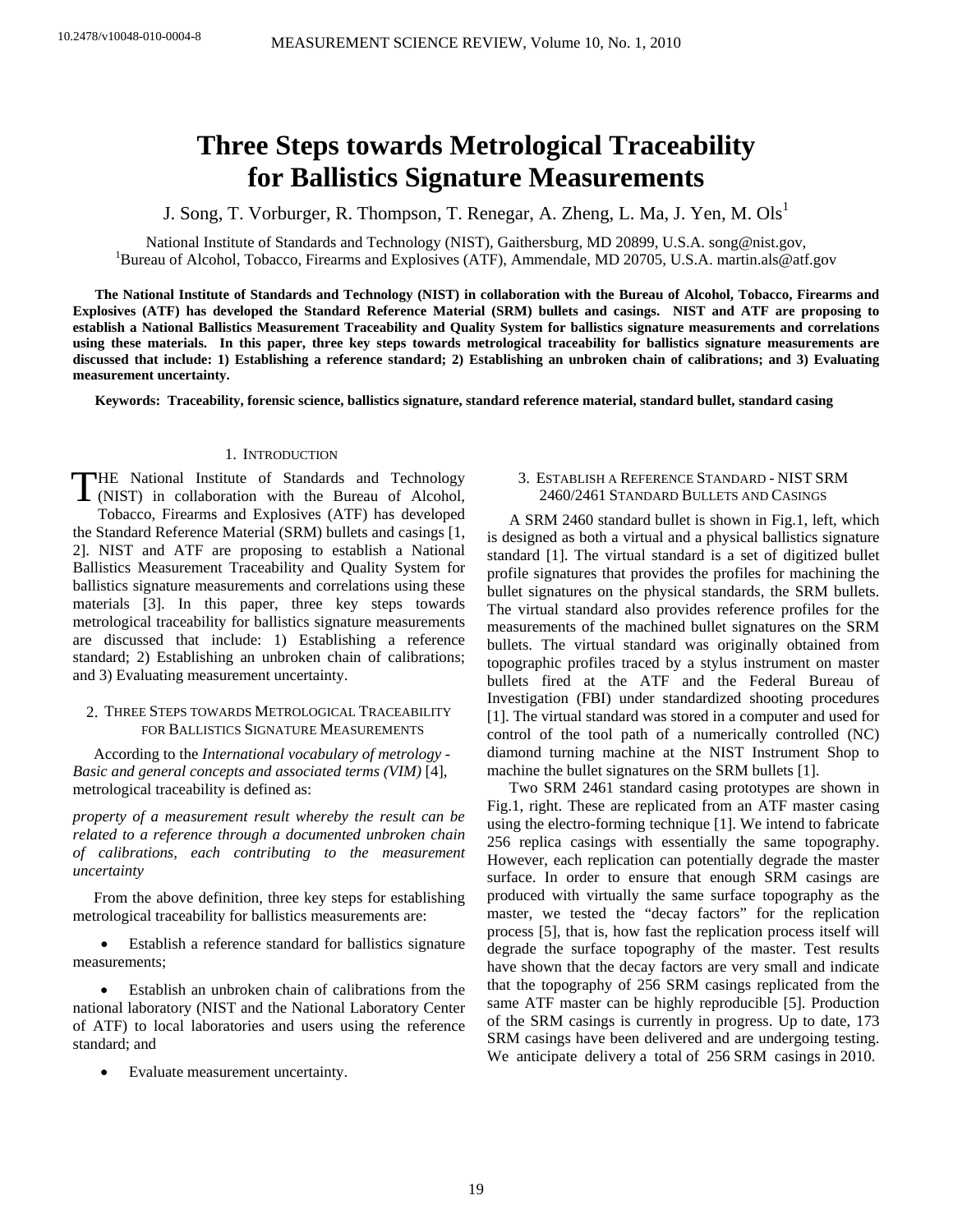## MEASUREMENT SCIENCE REVIEW, Volume 10, No. 1, 2010



Fig.1 A SRM 2460 standard bullet (left) and two prototype SRM 2461 standard casings produced for testing the reproducibility of the electroforming process.

#### 4. ESTABLISH AN UNBROKEN CHAIN OF CALIBRATIONS

Considering that topography measurements are used to demonstrate the reproducibility of the SRM standards and that reflection microscopy is used for image comparisons in case work, the unbroken calibration chain must include both geometric topography measurements and optical image comparisons.

The NIST 2D and 3D Topography Measurement and Correlation System is essential for the "unbroken chain of calibration" of the topography signatures of the SRM bullets and casings. Two property values, a NIST proposed parameter called the topography difference  $D<sub>s</sub>$  and the cross correlation function maximum *CCFmax*, are calculated for both 2D and 3D ballistics signature measurements  $[1, 2]$ .  $CCF_{max}$  is the maximum value of the cross correlation function (CCF), which occurs when the two correlated surface topographies, the measured topography  $Z_{(B)}$  and the reference topography  $Z_{(A)}$ , are registered at their maximum correlation position. At this position, a new topography  $Z_{(B - A)}$  is calculated which equals the difference between topography  $Z_{(B)}$  and  $Z_{(A)}$ . The second parameter, the topography difference *Ds*, is defined as a ratio of the mean-square roughness  $Rq^2$  of the topography difference  $Z_{(B - A)}$  and the mean-square roughness of the reference topography  $Z_{(A)}$ :

$$
D_s = Rq_{(B-A)}^2 / Rq_{(A)}^2 \tag{1}
$$

When the compared topography  $Z_{(B)}$  is exactly the same as the reference topography  $Z_{(A)}$  (point by point),  $D_s$  is equal to 0 (and *CCFmax* must be 100 %). Both parameters are calculated because the value of  $CCF_{max}$  is not sensitive to a difference in scale height between two topographies with similar shape, whereas the value of  $D<sub>s</sub>$  is sensitive to a scale difference.

After the topography measurements at NIST, the SRM bullets were sent to the National Laboratory Center of ATF and measured using their Integrated Ballistics Identification System\* (IBIS<sup>TM</sup>) [6]. From these measurements, a set of the best images has been selected as reference image standards, or *Golden Images*, against which the images of SRM bullets acquired at local forensic laboratories may be correlated for establishing measurement traceability and quality assurance [3]. Fig.2 shows the *Golden Images* for six land engraved

areas (LEAs) of the SRM 2460 standard bullets. The LEAs represent contact areas with the barrel during firing.

### 5. EVALUATE MEASUREMENT UNCERTAINTY

For the topography measurements of the SRM bullets using the NIST Topography Measurement and Correlation System, a statistical procedure has been established for evaluating and reporting the uncertainty of correlations and differences between topographies of the SRM bullets. For the measurement uncertainty of the ballistics image correlations, the *IBIS scores* [6] provide a quantitative estimation of the similarity of a pair of compared ballistics images. However, both the definition and the algorithm for *IBIS scores* are proprietary. In order to report the uncertainty of IBIS correlations, a NIST and ATF joint project is currently in progress, in which the SRM bullet and casing are routinely tested at participating laboratories; the tested images are correlated with the *Golden Images* established at the National Laboratory Center of ATF. This project calls for about 24 ballistics signature acquisitions of both an SRM bullet and SRM casing in 13 participating laboratories in the United States. The acquisition phase will take about a year to complete. The correlation scores are to be entered on a spreadsheet developed by NIST for statistical analyses, and measurement uncertainty will be evaluated. The correlated *IBIS scores* are statistically analyzed for determining the systematic and random variations arising from the influence quantities, including the reference standards (SRM bullets and casings), the IBIS systems, the operators and the operating conditions, and the environment variations in different IBIS sites, from which an uncertainty procedure is being developed for reporting the uncertainty of IBIS measurements.

Certain commercial equipment, instruments, or materials are identified in this paper to specify adequately the experimental procedure. Such identification does not imply recommendation or endorsement by the National Institute of Standards and Technology, nor does it imply that the materials or equipment identified are necessarily the best available for the purpose.